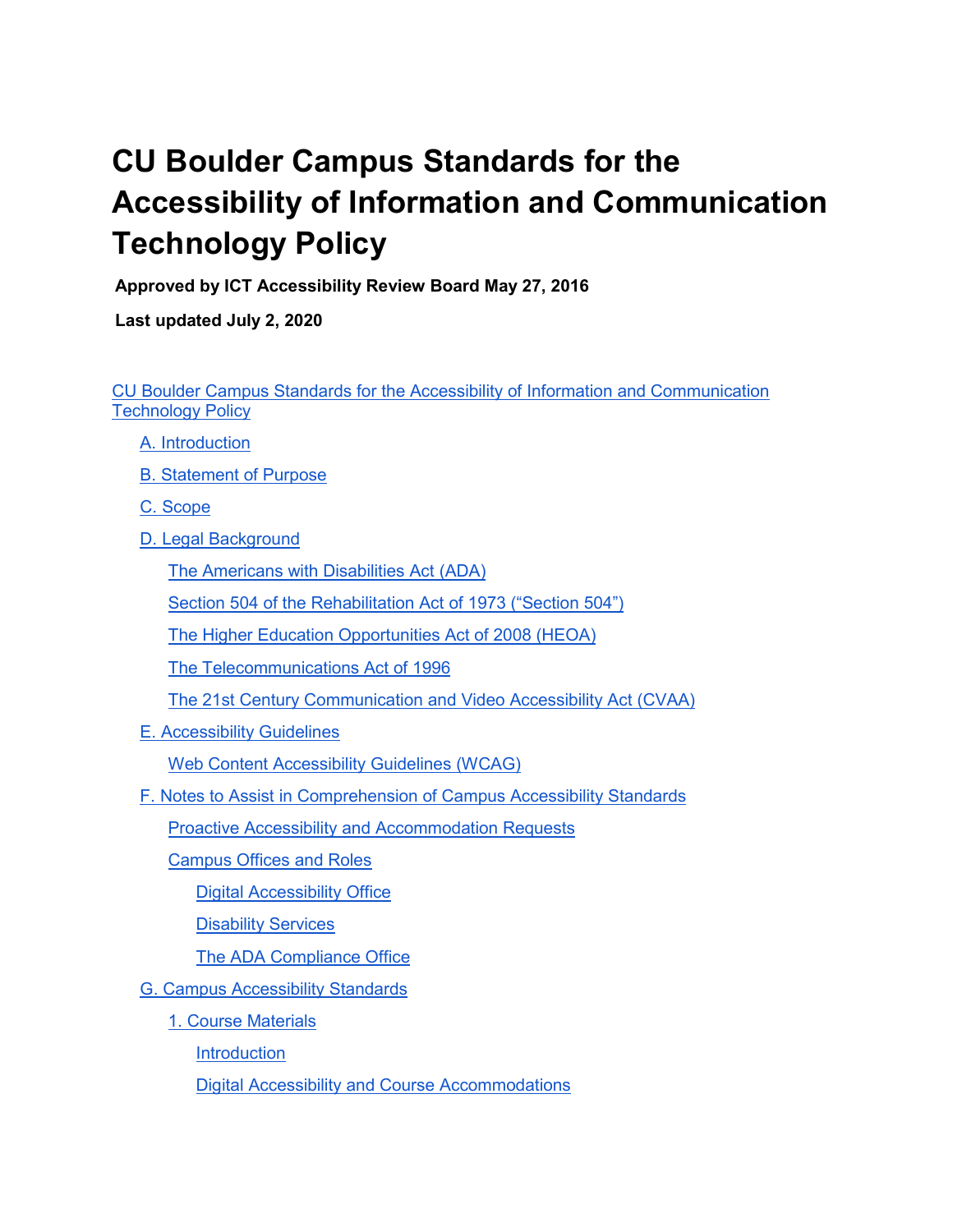**[Documents](#page-6-0)** 

**[Other Digital Course Content](#page-6-1)** 

**[Text Book Titles Availability](#page-7-0)** 

[2. Captioning](#page-8-0)

**[Introduction](#page-8-1)** 

[Course Accommodations](#page-8-2)

[Pre-Recorded Content](#page-8-3)

[Live Content](#page-9-0)

**[Procurement](#page-9-1)** 

[Digital Displays, i.e. Television Screens](#page-9-2)

[Television Content](#page-9-3)

[Departmental Content](#page-9-4)

[3. Audio Description](#page-9-5)

**[Introduction](#page-9-6)** 

[Pre-Recorded Content](#page-10-0)

[Live Content](#page-10-1)

**[Procurement](#page-10-2)** 

[4. Digital Signs](#page-10-3)

**[Introduction](#page-10-4)** 

[Limitations to Accessibility](#page-10-5)

**[Guidelines](#page-11-0)** 

[5. Websites and Other Digital Content](#page-11-1)

**[Introduction](#page-11-2)** 

**[Accommodations](#page-11-3)** 

[6. Procurement](#page-12-0)

**[Introduction](#page-12-1)** 

**[Guidelines](#page-12-2)** 

[H. Exceptions](#page-13-0)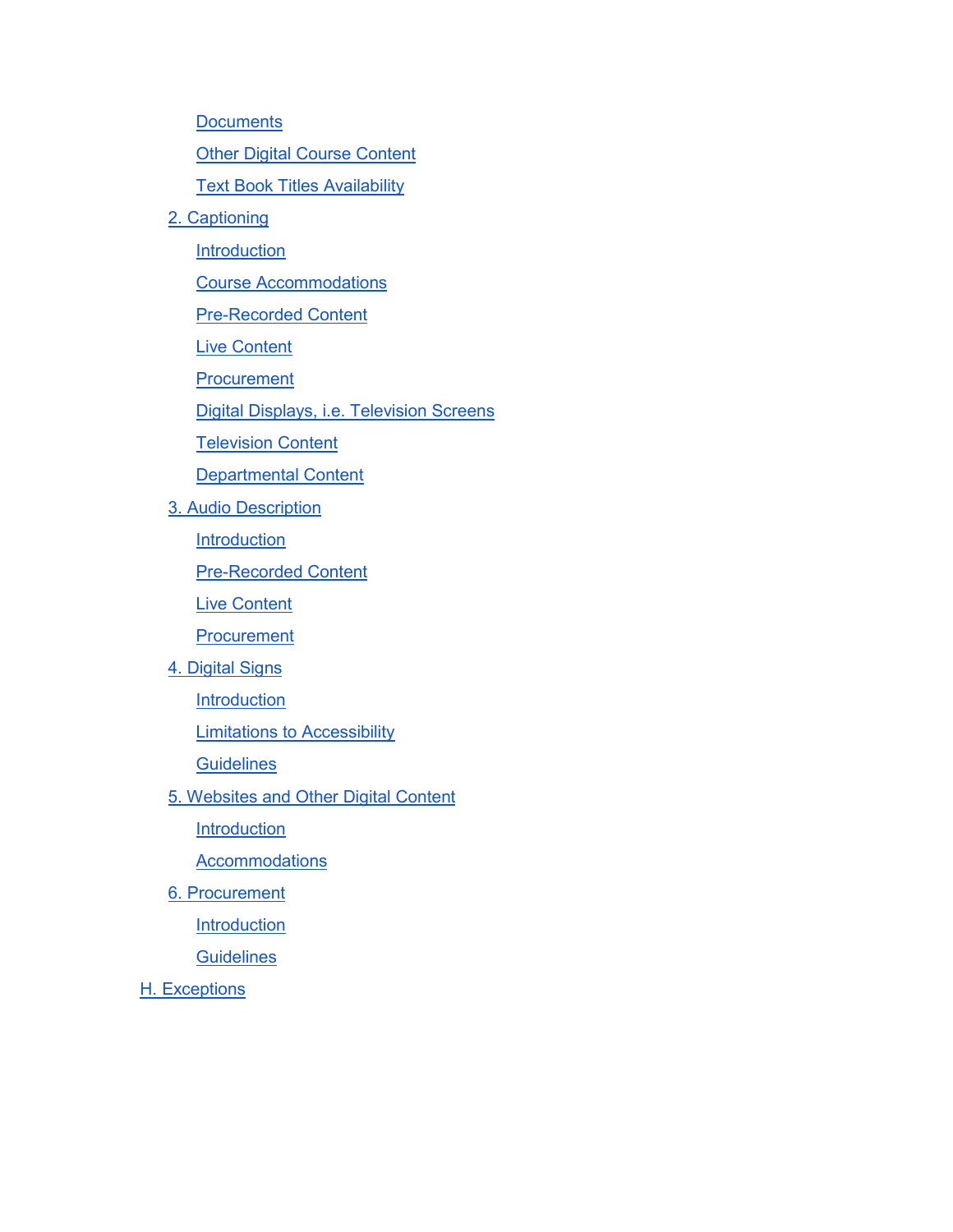# <span id="page-2-0"></span>**A. Introduction**

This document establishes the official university standards for digital accessibility in accordance with, and as a supplement to, the CU Boulder Policy on Accessibility of Information and [Communication Technology](https://www.colorado.edu/policies/accessibility-information-communication-technology) and [APS 6011: Digital Accessibility.](https://www.cu.edu/ope/aps/6011)

## <span id="page-2-1"></span>**B. Statement of Purpose**

CU Boulder is legally, morally, and ethically committed to communicating information to all individuals in a manner that enables them to achieve their academic and professional goals and aspirations. To achieve its commitment to maintaining accessibility in the digital environment, the university has established a digital accessibility program. The Chief Digital Accessibility Officer is the Associate Vice Chancellor for Integrity, Safety and Compliance, who, in collaboration with the Information and Communication Technology Accessibility Review Board (ICTARB), is responsible for maintaining the program. Additional information about the program is available at [https://www.colorado.edu/accessible-technology/.](https://www.colorado.edu/accessible-technology/)

# <span id="page-2-2"></span>**C. Scope**

This document is designed to help ensure that all digital technology used by any university program, service or activity is meaningfully accessible to individuals with disabilities.

These Standards apply to all CU Boulder schools, colleges, departments, centers, institutes, administrative units, offices, and authorized organizations, as well as to content created for these units in-house or by external entities. These Standards apply to all digital technology used to conduct university business, except digital technology created or published by students, faculty, or staff for personal use. When student content is created in an academic context and shared for peer review, faculty must be prepared to provide accommodations.

# <span id="page-2-3"></span>**D. Legal Background**

The Digital Accessibility Standards are intended to comply with the related requirements of the following civil rights laws, including, but not limited to:

### <span id="page-2-4"></span>**The Americans with Disabilities Act (ADA)**

The *ADA* is a civil rights law that prohibits discrimination against people with *disabilities* in all areas of public life, including jobs, schools, transportation, and all public and private places that are open to the general public. Universities are covered by this law. An individual with a disability is defined by the ADA as a person who has a physical or mental impairment that substantially limits one or more major life activities, a person who has a history or record of such an impairment, or a person who is perceived by others as having such an impairment.

● Title I of the ADA requires the university to provide qualified individuals with disabilities an equal opportunity to benefit from the full range of employment related opportunities available to others. It requires that employers make reasonable accommodations and reasonable modifications, unless doing so would result in undue hardship.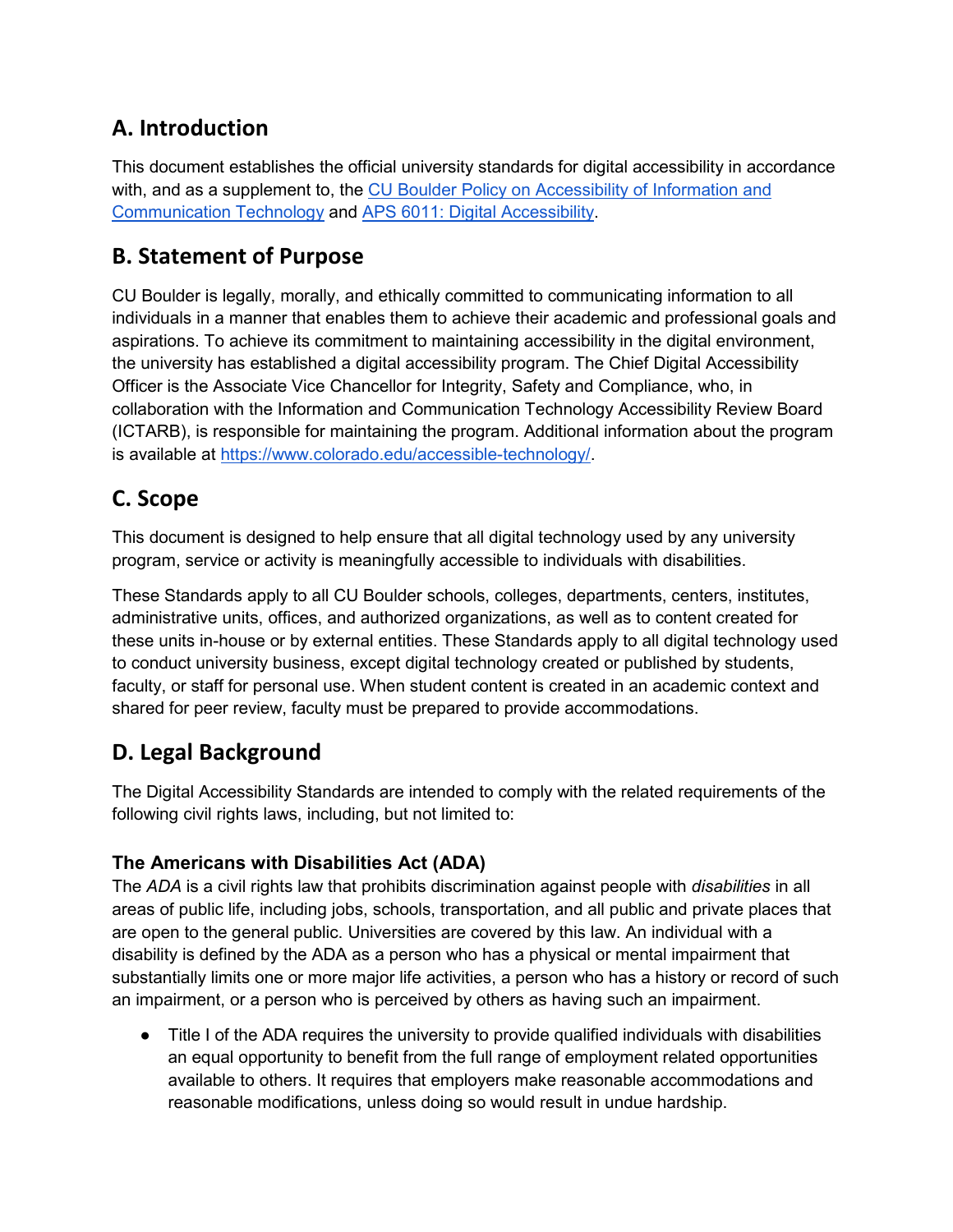• Title II of the ADA requires the university to provide people with disabilities an equal opportunity to benefit from all of its programs, services, and activities. It provides that the university may be required to make reasonable accommodations and modifications to programs, services or activities unless the university demonstrates that the requested accommodation or modification would "fundamentally alter" such programs, services or activities.

### <span id="page-3-0"></span>**Section 504 of the Rehabilitation Act of 1973 ("Section 504")**

Section 504 is a federal law that protects the rights of individuals with disabilities in programs and activities that receive federal financial assistance from the U.S. Department of Education. Section 504 provides that qualified individuals with a disability shall not, solely by reason of their disability, be excluded from participation in, be denied the benefits of, or be subjected to discrimination under any program or activity receiving Federal financial assistance. The Standards are also informed by other laws that specifically address digital technology, including:

### <span id="page-3-1"></span>**The Telecommunications Act of 1996**

Section 255 of the Telecommunications Act of 1996 requires telecommunications products and services to be accessible to people with disabilities to the extent access is "readily achievable." If manufacturers cannot make their products accessible, then they must design them to be compatible with adaptive equipment used by people with disabilities, where readily achievable.

### <span id="page-3-2"></span>**The 21st Century Communication and Video Accessibility Act (CVAA)**

Title I of the 21st Century Communication and Video Accessibility Act addresses communications access to make products and services using Broadband accessible to people with disabilities. Title II of the CVAA makes it easier for people with disabilities to view video programming on television and the Internet.

# <span id="page-3-3"></span>**E. Accessibility Guidelines**

### <span id="page-3-4"></span>**Web Content Accessibility Guidelines (WCAG)**

The campus uses the most recent adopted version of the [Web Content Accessibility Guidelines](https://www.w3.org/WAI/standards-guidelines/wcag/) (WCAG) level AA as a guideline for accessibility of digital content. WCAG is developed by W3C, an organization that maintains standards for creating content on the internet. W3C develops WCAG standards in cooperation with individuals and organizations around the world, with a goal of providing a single shared standard for web content accessibility that meets the needs of individuals, organizations, and governments internationally. The WCAG principles and guidelines explain how to make web content more accessible to people with disabilities. WCAG is thorough, but does not cover every circumstance. Therefore user experience also informs CU Boulder's evaluation and delivery of accessibility.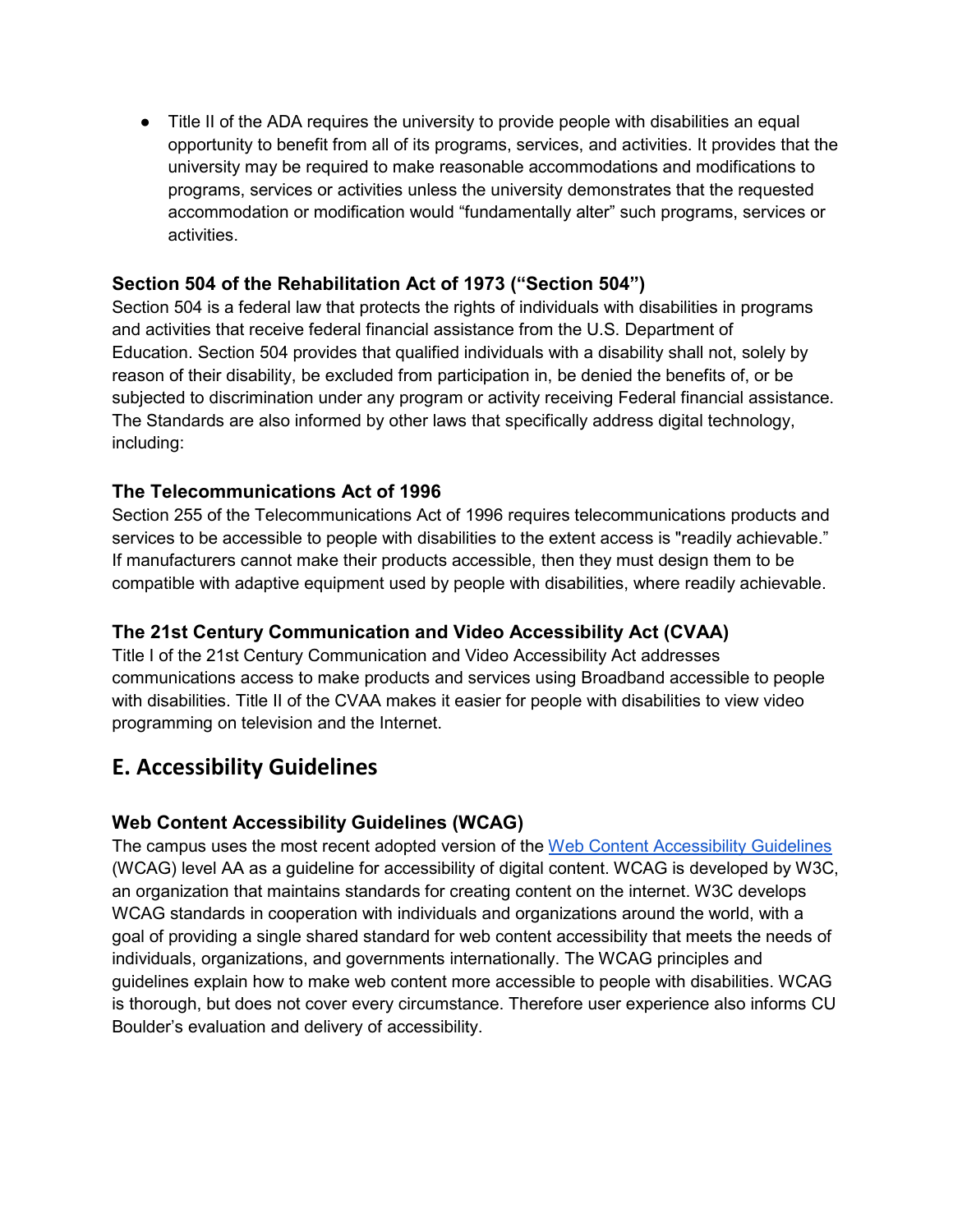# <span id="page-4-0"></span>**F. Notes to Assist in Comprehension of Campus Accessibility Standards**

### <span id="page-4-1"></span>**Proactive Accessibility and Accommodation Requests**

CU Boulder is legally, morally, and ethically required to afford all qualified individuals with equal access to programs, services and activities, and effectively communicate with individuals with disabilities in a timely manner. Refer to the [Accessibility of Information and Communication](https://www.colorado.edu/policies/accessibility-information-communication-technology)  [Technology Campus Policy.](https://www.colorado.edu/policies/accessibility-information-communication-technology) In order to provide access in an equally effective and inclusive manner with substantially equivalent ease of use, information and communication technology must be provided in a timely manner, and in such a way as to protect the privacy and independence of the individual with a disability. Due to this obligation, CU Boulder strives to make its services and resources accessible proactively,. This means creating and maintaining accessible information and communication technology, lessening, or preventing, the need for an individual with a disability to request accommodations. This also saves resources because it reduces the need for remediation to fix problems.

#### <span id="page-4-2"></span>**Campus Offices and Roles**

At CU Boulder, there are three main offices that support accessibility.

#### <span id="page-4-3"></span>**Digital Accessibility Office**

The [Digital Accessibility Office](https://www.colorado.edu/accessible-technology/) (DAO) operates in the digital realm, and predominantly serves content creators and service managers at the time of creation or procurement. The DAO supports individuals and departments in learning about and implementing best practices to address accessibility proactively. The university is required to address the process for access when known digital accessibility barriers exist. according to the [Regent](https://www.cu.edu/ope/aps/6011) [Laws and policy.](https://www.cu.edu/ope/aps/6011)

#### <span id="page-4-4"></span>**Disability Services**

[Disability Services](https://www.colorado.edu/disabilityservices/) (DS) operates in both the digital and physical realms to provide support and accommodations to students with documented disabilities. Disability Services can be contacted at [dsinfo@colorado.edu.](mailto:dsinfo@colorado.edu)

#### <span id="page-4-5"></span>**The ADA Compliance Office**

The [ADA Compliance Office](https://www.colorado.edu/oiec/ada-accessibility) (ADA Compliance) operates in both the digital and physical realms to provide support and accommodations to employees, visitors, and students outside of the residential and academic spheres. It is also where a student can file a complaint about other potential disability related barriers on campus.

Procedures regarding how requests are made differ based on the role the person plays who is making the request. The three main categories are student, employee, and member of the outside community. (If another person is making a request on behalf of a person with a disability, such as a faculty member making a request on behalf of a student, the procedures are based on the role of the individual with a disability.) In all academic and housing cases, student requests go to DS, DS then handles interactions with other departments. For both employees and outside visitors, most requests go to ADA Compliance. When students need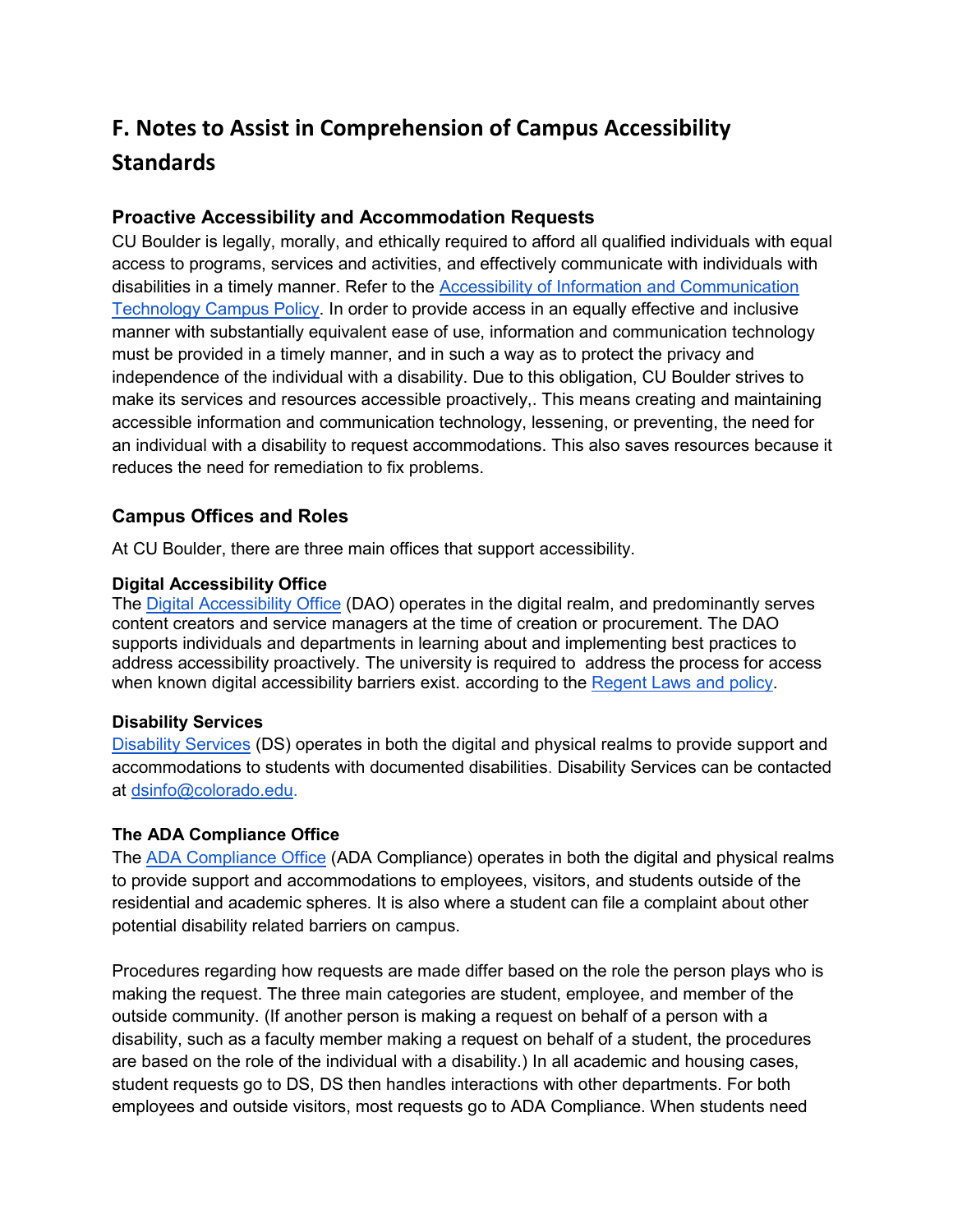accommodations for student employment or extracurricular activities and content, they should contact ADA Compliance. These offices communicate and coordinate, as needed, with the Digital Accessibility Office, but do not directly service digital accessibility matters. The DAO does directly service digital accessibility.

# <span id="page-5-0"></span>**G. Campus Accessibility Standards**

Members of the university community should follow the standards in this section to adhere to the campus ICT accessibility policy.

Faculty or staff needing support or guidance when implementing these Standards can contact the Digital Accessibility Office by contacting the IT Service Center at 303-735-4357 or oithelp@colorado.edu.

### <span id="page-5-2"></span><span id="page-5-1"></span>**1. Course Materials**

#### **a. Introduction**

All course materials should be designed to be proactively accessible to as many students as possible.

Examples of digital components of a class that should be accessible include:

- Word Docs, potentially including, but not limited to class syllabi
- PowerPoint presentations
- Google Apps (Docs, Slides, etc.)
- External websites (Wordpress, etc.)
- Digital textbooks
- PDFs, potentially including, but not limited to class syllabi
- Video content, in-video quizzing tools
- VoiceThread or other synchronous platforms
- Canvas or other learning management systems

Some training may be required to learn how to create certain accessible materials. Faculty and staff members will have access to resources to support them in creating accessible content. The practices outlined in the subsections below increase the likelihood that every student has an equitable opportunity in the course to succeed using their own abilities and learning preferences and will reduce the need for accommodations for individual students.

#### <span id="page-5-3"></span>**b. Digital Accessibility and Course Accommodations**

In addition to the work that faculty and staff do to make course content proactively accessible, the [Alternate Format Production and Access Center](https://www.colorado.edu/disabilityservices/students/alternate-format-production-and-access-center)  [\(AFPAC\)](https://www.colorado.edu/disabilityservices/students/alternate-format-production-and-access-center) and [Disability Services](https://www.colorado.edu/disabilityservices/) will provide course content in an accessible format to students who are registered with Disability Services, if they have an approved accommodation. Services from AFPAC and Disability Services are only available when a student has an approved accommodation and accessible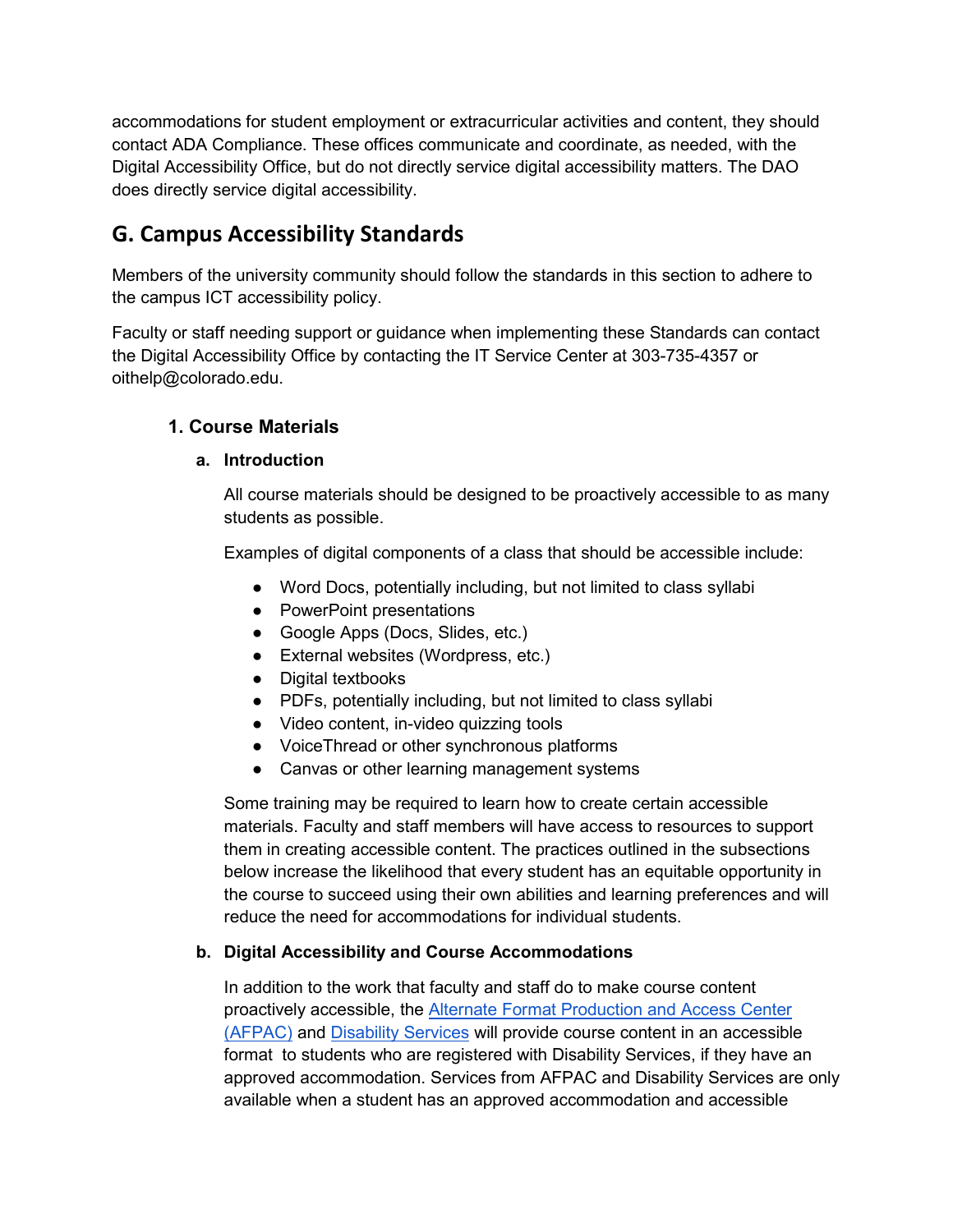content is required; services from the DAO are available regardless of approved accommodations. If a student with an approved accommodation requests course content in an accessible format, they should receive access to that content no later than when other students can access the course content.

#### <span id="page-6-0"></span>**c. Documents**

Students with disabilities should receive documents in an accessible format. Documents here include, but are not limited to, Microsoft Office files, Google Apps files, and PDFs. A document is generally considered accessible if a student can get to the content on the platform of their choosing and they can customize it to meet their specific disability related needs. Students have the responsibility of developing the skills necessary to use accessible content.

Faculty and their departments are encouraged to make course materials available in an accessible format in an on-going manner to all students, regardless of disability related need. Accessible content gives many students a better learning experience by enabling them to search documents, read content on a variety of devices, and personalize documents with format changes such as font size and color.

When a faculty member has a student with an approved disability related accommodation need, who is attending their class or otherwise participating in their program, they are required to implement the accommodation by providing the student with documents in an accessible format. If a faculty member is unable to create an accessible document, the faculty member can give course material to the AFPAC (in DS) for remediation, so long as this is done in a timely manner. It is not generally acceptable to waive any reading or activity requirements or opportunities for a student who needs alternate format. If there is not enough time for the AFPAC to prepare the materials, it is the responsibility of the faculty member to independently identify how to achieve an accessible format, explore with DS whether an equally effective accommodation is possible, or to not use the material in the course.

Information on topics such as training and creating accessible documents is available on the **Accessible Technology website**.

#### <span id="page-6-1"></span>**d. Other Digital Course Content**

Digital content extends beyond documents to include any information, communication, or activity that takes place on a technology such as a computer or mobile device. This includes websites, digital publisher content, open educational resources, and software. This content might or might not be created by faculty or staff.

All forms of digital course content should be accessible to all students. However, it may not be feasible for faculty and staff to directly remediate digital content for accessibility if it was produced by a third party. This is not a reason in and of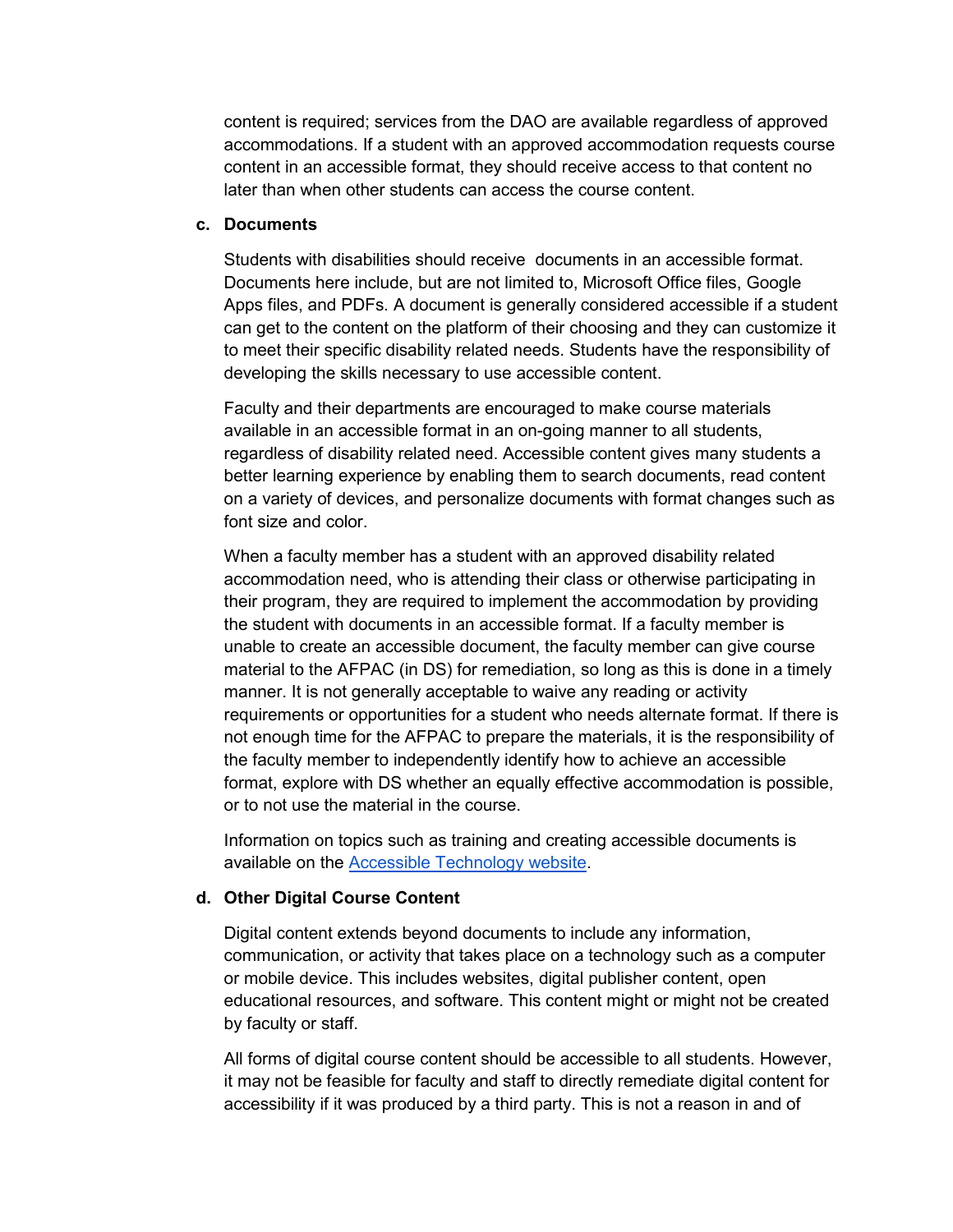itself to not pursue accessibility, however, because the selection of this content in the course or program also comes with the responsibility to provide accessibility. Faculty and staff can and should advocate with the creators for the development and remediation of both accessible content and documentation to support faculty and students in using the product in an accessible way.

To help avoid inadvertently selecting course or program materials that are not accessible, faculty should proactively inquire about the accessibility of the digital content used in their courses. For publisher-generated digital content, consult the [E-Text Accessibility Evaluation Process](https://www.colorado.edu/accessibility/resources/accessibility-educators/e-text-accessibility-evaluation-process) page. For OIT-supported services, consult the [Accessibility Current Status](https://www.colorado.edu/accessibility/current-status) page. For all other digital content, either contact the vendor for more information, or reach out to [oithelp@colorado.edu](mailto:oithelp@colorado.edu)  for support.

Open educational resources (OER) should also be accessible; faculty should consider accessibility when selecting OER for use in their course. Resources on creating and selecting accessible OER are available on [Evaluate Open CU.](https://libguides.colorado.edu/oer/evaluate)

If digital content is not accessible and cannot be made accessible within a reasonable timeframe to accommodate a student enrolled in a course with an approved accommodation, faculty must contact Disability Services so that DS can work with the faculty member and the student devise an alternative reasonable accommodation planthe student.

If a student with an accommodation has difficulty accessing course content, and a barrier is not otherwise known to the faculty member or DS, it is the student's responsibility to contact Disability Services as soon as possible to communicate the issue. Faculty are not required to remediate their course content unless an accommodation request has been submitted by a student registered with Disability Services.

Pursuant to the [Required Syllabus Statements Policy,](https://www.colorado.edu/academicaffairs/policies-customs-guidelines/required-syllabus-statements) Faculty must include the Disabilities Syllabus Statement from the [Academic Affairs' Required Syllabus](https://www.colorado.edu/academicaffairs/policies-customs-guidelines/required-syllabus-statements)  [Statements](https://www.colorado.edu/academicaffairs/policies-customs-guidelines/required-syllabus-statements) website in their syllabus. Faculty should also provide a list in the syllabus of the software that students will need to use in the course. This benefits students who use assistive technology by giving them advance notice so they can let Disability Services and/or the faculty member know if they anticipate encountering accessibility issues with any of the software.

#### <span id="page-7-0"></span>**e. Text Book Titles Availability**

In order for Disability Services to have time to obtain accessible textbooks, it is necessary for students to have access to course reading requirements as soon as possible.

Pursuant to the [Course Materials Submission Policy,](https://www.colorado.edu/academicaffairs/course-materials-submission-policy) faculty must inform the campus bookstore of their course materials requirements before the first day of registration, except where impractical or inconsistent with academic freedom.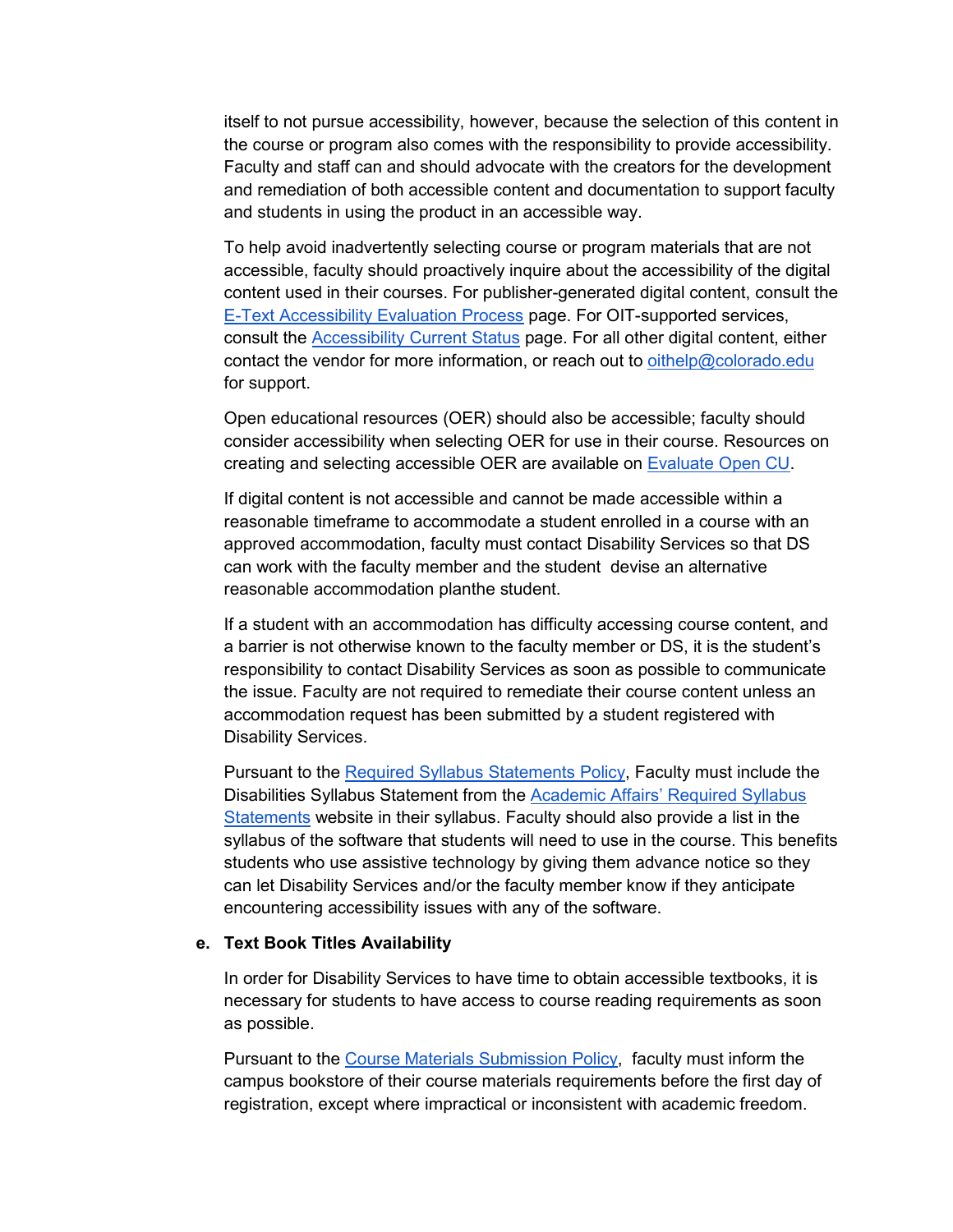This responsibility rests with the instructor of record for each course. However, each department is responsible for ensuring that information has been submitted for all its course offerings. The department chair or designee should determine course materials for both assigned and unassigned courses where no information has been submitted, when those course material decisions will not materially affect academic freedom. If no course materials are required or if required materials are not ones the campus bookstore can supply, information to that effect must be submitted to the bookstore.

### <span id="page-8-1"></span><span id="page-8-0"></span>**2. Captioning**

#### **a. Introduction**

Individuals with hearing impairments and other disabilities may need captioning in order to access the audio component of video media. Faculty, staff, and students are encouraged to caption all video content that they create as part of their role at the university.

All captions should follow [FCC closed captioning rules.](https://www.fcc.gov/consumers/guides/closed-captioning-television) It is important to ensure both that the audio visual content contains captioning and that the platform or device used to display captioning is capable of handling captions and that the captioning option is enabled.

#### <span id="page-8-2"></span>**b. Course Accommodations**

Any video media used in a course must be captioned if a relevant disability accommodation request has been submitted by a student. The faculty member will need to plan ahead to ensure that any audio or video course materials used for the remainder of the semester are accessible to the student. The student does not need to request captioning for every individual piece of media that will be used; the request applies to all media that is course content.

There is a 5-day period to arrange for captioning after a student submits an accommodation request; after that, any audiovisual media used must have captions available when it is first shown or made available to the students.

Any additional audio visual media must be submitted to the captioning service at least one week before it will be available to the class. Captioning must be provided at the time when any multimedia is shown to the class; if providing captions is not feasible, the media should not be shown. The [campus captioning](http://oit.colorado.edu/captioning)  [service](http://oit.colorado.edu/captioning) can assist in fulfilling accommodation requests after a [captioning request](http://www.colorado.edu/oit/node/15577/)  [form](http://www.colorado.edu/oit/node/15577/) is submitted.

#### <span id="page-8-3"></span>**c. Pre-Recorded Content**

All public-facing pre-recorded video content representing the University or any of its departments or programs must be captioned. Non-captioned video that is in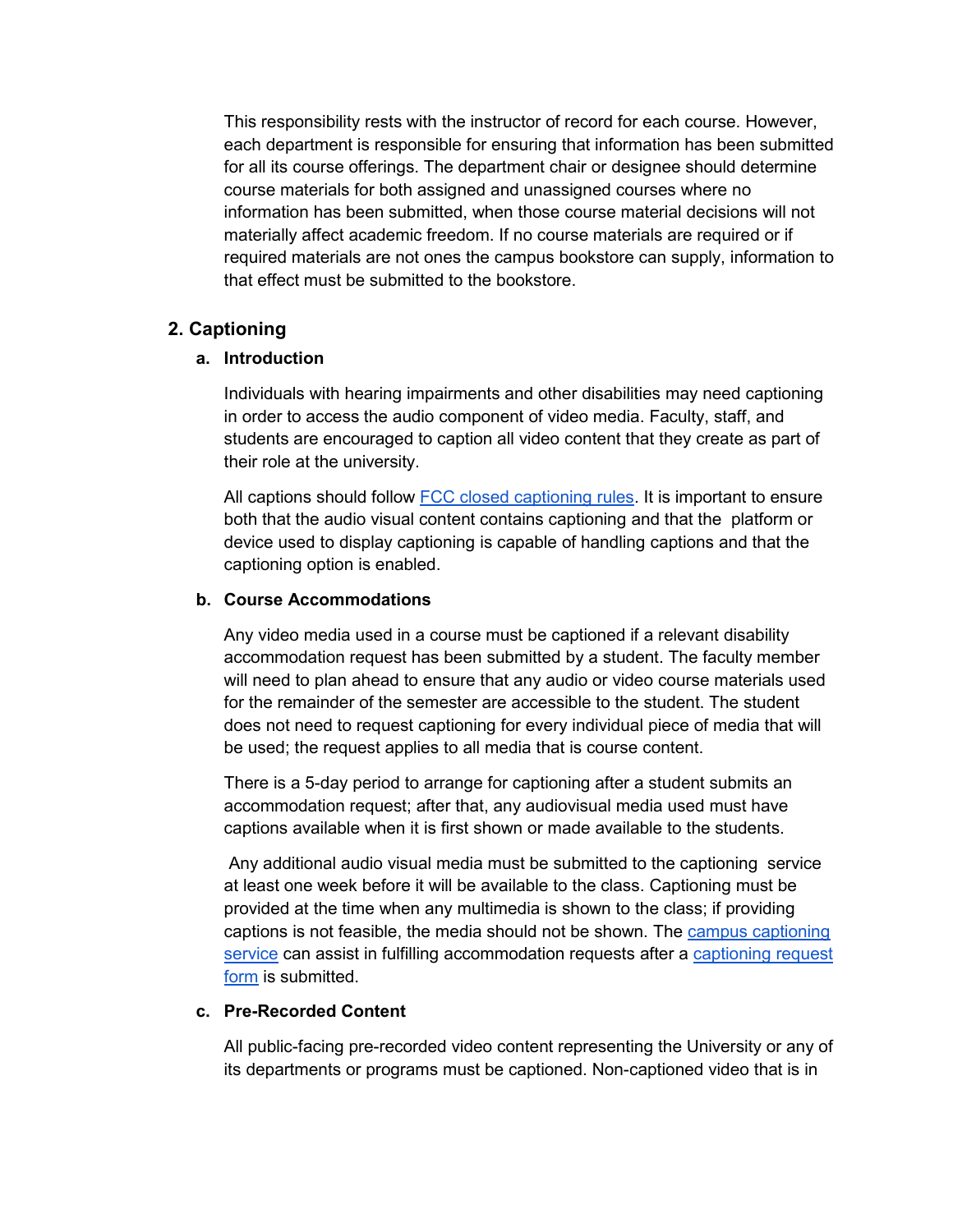current use internally that is not public-facing should be made accessible as soon as practically feasible.

#### <span id="page-9-0"></span>**d. Live Content**

All pre-planned public-facing live video content representing the University or any of its departments or programs must have live captioning to the extent technologically feasible. Platforms that support live captioning must be chosen. If an event organizer is aware of an accommodation request at least three business days in advance of an event, captioning is required. Event organizers should contact the live captioning service for support. The organizer of an event is responsible for paying for live captioning unless it was requested as an accommodation.

#### <span id="page-9-1"></span>**e. Procurement**

All departments, programs, instructors, and employees are encouraged to purchase or create captioned versions of audio-visual media whenever possible.

#### <span id="page-9-2"></span>**f. Digital Displays, i.e. Television Screens**

All public facing displays playing content with an audible component must have closed captioning enabled. If they do not have the capacity for closed captions, captions need to be embedded.

#### <span id="page-9-3"></span>**g. Television Content**

Any broadcast or cable television content displayed on campus must have closed captioning and have it enabled.

#### <span id="page-9-4"></span>**h. Departmental Content**

If departments are using televisions or digital screens to publicly display any materials, the audio content must have captions, and the captioning must be enabled.

#### <span id="page-9-6"></span><span id="page-9-5"></span>**3. Audio Description**

#### **a. Introduction**

Audio description is an oral account of essential visual information for the sake of blind and low vision viewers of a video.

Whereas captions need to accompany all audible video content, there is more nuance about when audio description is appropriate. It is possible to create videos in a way that minimizes the need for audio description. As a result, standards around audio description are less established than those for captioning. To learn more, reference the [UC Berkeley guide to audio description.](https://webaccess.berkeley.edu/resources/tips/audio-description) For guidance on a particular video, please contact the DAO at [help@colorado.edu.](mailto:help@colorado.edu)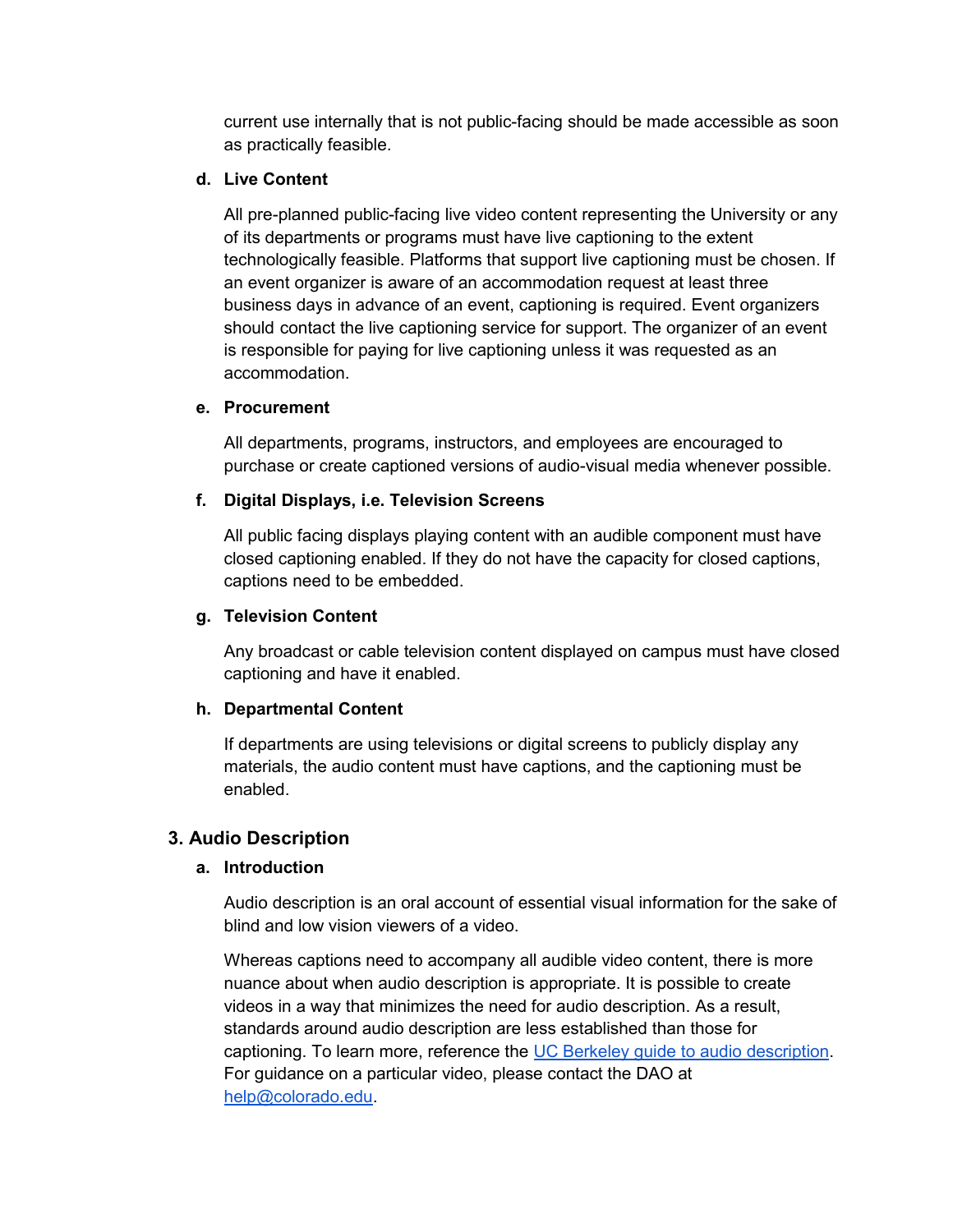#### **b. Course Accommodations**

Any video media used for participation in a course should be audio described if a relevant disability accommodation request has been submitted by a student. The Digital Accessibility Office can assist in fulfilling accommodation requests.

#### <span id="page-10-0"></span>**c. Pre-Recorded Content**

All public-facing pre-recorded video content representing the University or any of its departments or programs should have audio description available (which can include sufficient description in the original audio of the video). If a separate audio description track is required, it is necessary to either have two versions of the video available, one with and one without audio description, or to use a player where the audio description can be toggled on and off. More information about audio description and media players is available at [Creating Accessible](https://www.colorado.edu/accessible-technology/creating-accessible-videos)  [Videos](https://www.colorado.edu/accessible-technology/creating-accessible-videos)[.](https://www.colorado.edu/accessible-technology/resources) 

#### <span id="page-10-1"></span>**d. Live Content**

Any individual, department, or program associated with the University that is providing pre-planned live-streamed video content should be prepared to provide appropriate audio description upon request. Language should be included in promotional materials that indicates audio description is available upon request with sufficient advance notice.

#### <span id="page-10-2"></span>**e. Procurement**

When purchasing audio-visual media, ask the vendor whether an audiodescribed version is available, if audio description is necessary.

#### <span id="page-10-4"></span><span id="page-10-3"></span>**4. Digital Signs**

#### **a. Introduction**

Digital signs are electronic displays that communicate visual and/or audible content.

#### <span id="page-10-5"></span>**b. Limitations to Accessibility**

The content in digital signs must be as accessible as reasonably possible. However, digital signs are limited in the degree to which they can be made accessible to all people, so any content in a digital sign should first be made available on a fully accessible digital platform such as a departmental website or web-based calendar. Digital signs should only be used as a supplementary way of communicating information.

The content of digital signs for use in any public CU Boulder program, service or activity must be as accessible as the constraints of the device allows, according to the guidelines of the most recent adopted/published WCAG level AA standards.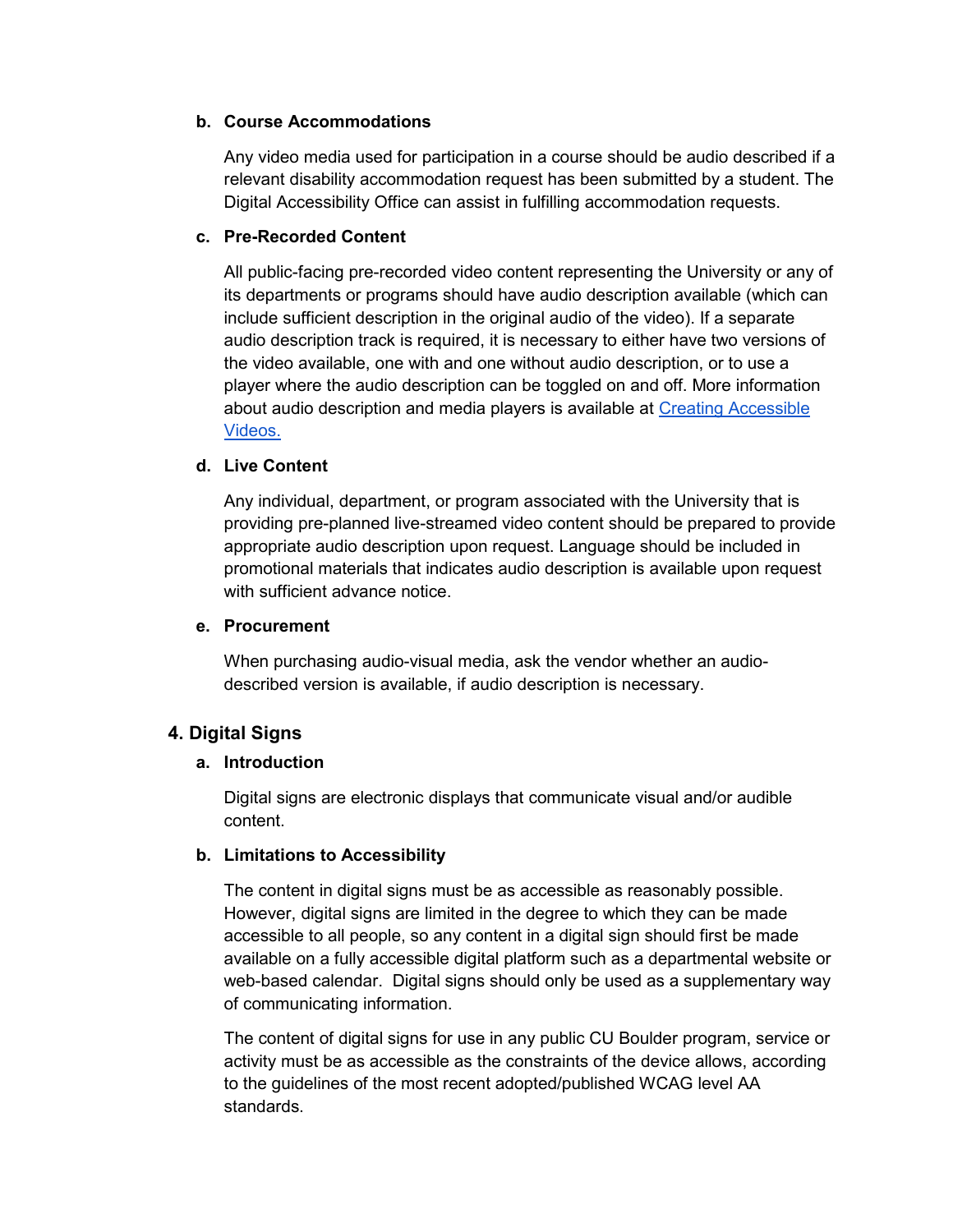#### <span id="page-11-0"></span>**c. Guidelines**

Minimum accessibility requirements for digital signs are:

- i. Captions should accompany any audio content. For more information on captioning, consult the [OIT Captioning](https://oit.colorado.edu/services/consulting-professional-services/captioning) service.
- ii. Visual format should follow the most recent adopted/published [WCAG](https://www.w3.org/WAI/WCAG21/quickref/#distinguishable)  [guidelines for distinguishable color](https://www.w3.org/WAI/WCAG21/quickref/#distinguishable) and [accessibility best practices for text](https://webaim.org/techniques/fonts)  [readability.](https://webaim.org/techniques/fonts) CU Boulder branding colors and branding fonts should only be used in combinations that have [sufficient color contrast.](https://www.colorado.edu/accessible-technology/color-combinations)
- iii. Follow the most recent WCAG standards with respect to animation and [flicker rates.](https://www.w3.org/TR/WCAG21/#seizures-and-physical-reactions)
- iv. Follow ADA requirements around sign placement as indicated on the [Facilities Management Campus Planning Resources](https://www.colorado.edu/campusplanning/resources) page.

The campus [ADA coordinator](https://www.colorado.edu/oiec/ada-accessibility) oversees physical accessibility compliance with respect to physical placement of signs.

#### <span id="page-11-2"></span><span id="page-11-1"></span>**5. Websites and Other Digital Content**

#### **a. Introduction**

Departments and units, including all faculty and staff, have a responsibility to ensure that all digital content related to their programs and/or services is accessible.

#### **b. Guidelines**

As noted in Section E, the campus uses the most recent adopted/published version of the [Web Content Accessibility Guidelines](https://www.w3.org/WAI/standards-guidelines/wcag/) (WCAG) level AA as a guideline for accessibility for all ICT, recognizing that replicable user experience is an important part of determining whether or not digital content is accessible. Examples of digital content include websites, online forms, digital maps, emails, and PDFs. Members of the university community can access resources on [creating accessible digital content](https://www.colorado.edu/accessibility/resources) on the Accessible Technology website. Information on creating [accessible content on Web Express](https://www.colorado.edu/webcentral/tutorials/getting-started/accessibility) is available on Web Central.

#### <span id="page-11-3"></span>**c. Accommodations**

If further accommodation is needed for an individual to access this digital content, Disability Services will support the remediation of course materials for students registered with an accommodation, and the ADA office will support employee accommodations and public access accommodations.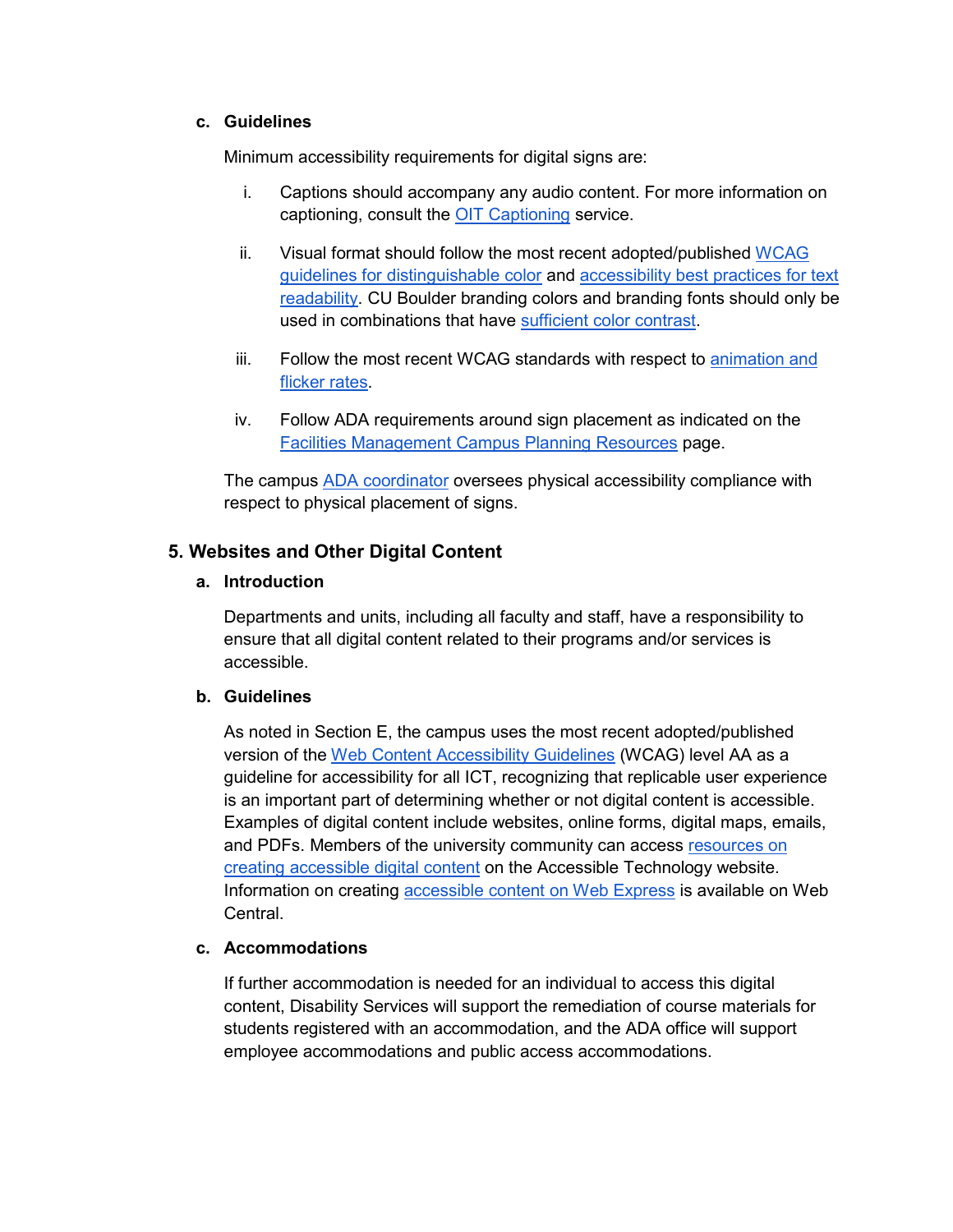#### <span id="page-12-1"></span><span id="page-12-0"></span>**6. Procurement**

#### **a. Introduction**

Any ICT good or service procured for use in a CU Boulder program, service, or activity should be as accessible as possible.

#### <span id="page-12-2"></span>**b. Guidelines**

The procurement process should be conducted according to the following guidelines:

- i. The Digital Accessibility Office will publish guidance and review procurement for services as appropriate based on the scope of use to ensure compliance with campus digital accessibility standards. The criteria to determine the type of review is specified on the [ICT Integrity](https://www.colorado.edu/ictintegrity/)  [website.](https://www.colorado.edu/ictintegrity/)
- ii. Organizational unit directors or their designees are responsible for ensuring that requests for proposals, contracts, or other service arrangements for the acquisition of digital technology include requirements to adhere to the most recent version of WCAG level AA. The Digital Accessibility Office can be consulted in this process at [ictcompliance@colorado.edu.](mailto:ictcompliance@colorado.edu)
- iii. If no fully accessible good or service is available that fulfills the requirements of the procurer, the good or service that best meets the WCAG level AA standard should be procured unless ICTARB grants an exception (See section H, Exceptions, below). The Digital Accessibility Office can be consulted in assessing the accessibility of a good or service or distinguishing between the accessibility of two or more similar goods or services.
- iv. All procurement contracts for ICT should include the appropriate accessibility provisions specified by the CU Procurement Service Center (PSC).
- v. Revisions to the accessibility contract provisions are highly discouraged, but may be adjusted if necessary on a situation-by-situation basis in coordination and consultation with the PSC.
- vi. All departments, programs, instructors, and employees are encouraged to purchase or create captioned versions of audio-visual media whenever possible. When procuring audio-visual media, inquiries should be made about the availability of captions and/or audio descriptions for deaf/hard of hearing and blind/low vision audience members.